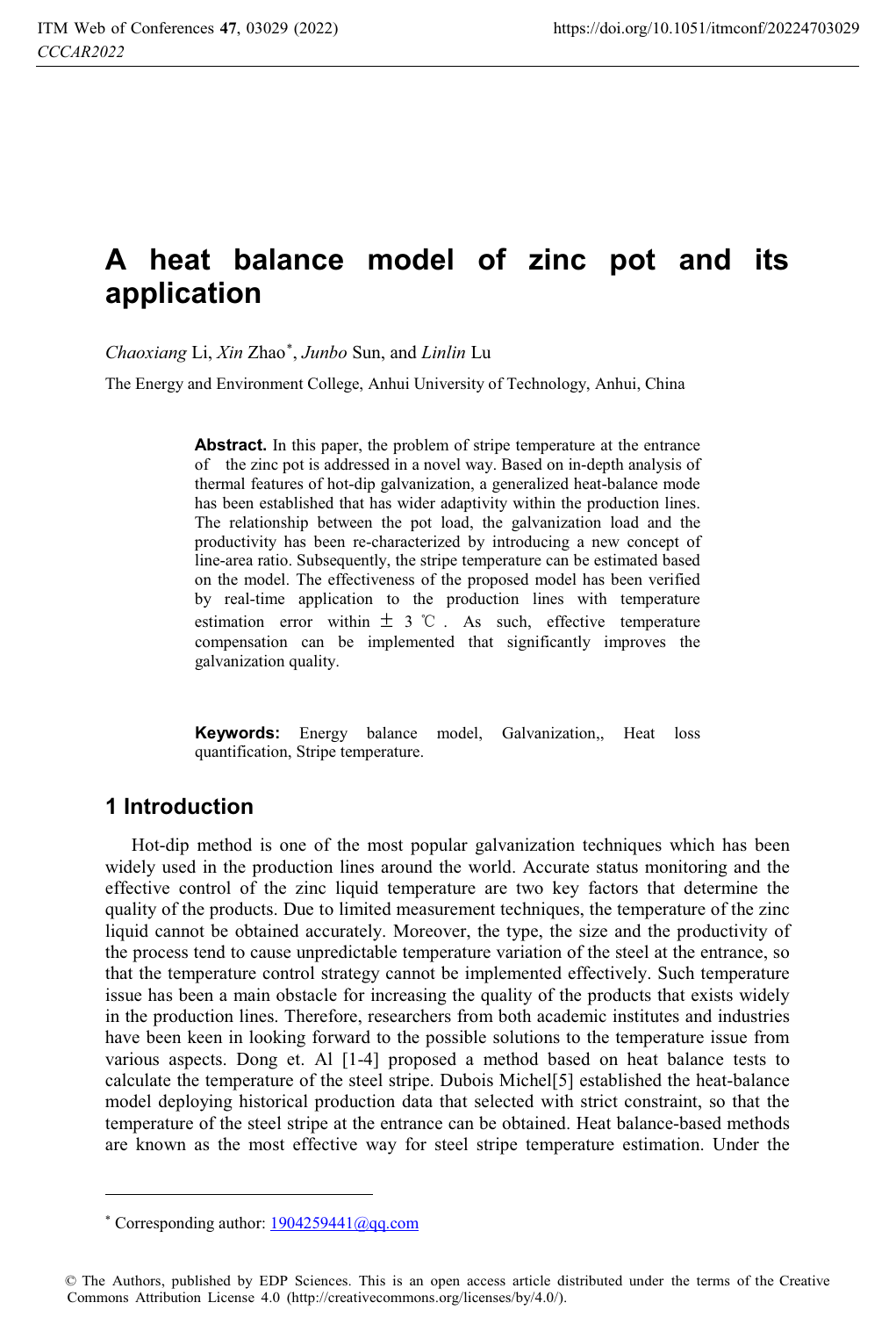circumstance of material balance, the balance between the incoming and output energy can be quantifies by the heat balance equation. Therefore, the energy that brought by the steel stripe can be retrieved accurately, so that the stripe temperature can be calculated. Commonly, the estimation is conducted during a short period of time, usually 4-6 hours when the speed of the production line remains at a low level. The heat dissipation is obtained by stopping the production line for 24 hours. However, such heat-balance estimation results are not practically useful in real production process due to three facts:  $\Omega$ Maintaining the production at a low level for 4-6 hours cannot be guaranteed; $\mathcal{Q}$  it is hard to keep the liquid temperature steady for a long period of time;  $\mathcal{D}$ The heat dissipation, which contain the dissipation caused by the air knife and the heat loss at the liquid surface, is much more than the heat load of the zinc pot during temperature keeping process. Moreover, such heat loss cannot be quantified by existing techniques. Therefore, the aforementioned heat balance methods under strict constraints are not implementable for large practical production lines.

### **2 Thermal features of the zinc pot**

The operation of zinc pot obeys an energy balance principle, i.e. the heat income equals to the heat output, if the material balance is attained. Bounded by the material flow, the zinc pot of the production line can be regarded as a comparatively isolated energy system, thanks to the fact that independence thermal features of the hot-dip equipment. The so-called thermal feature characterize the relationship between the productivity, energy loads and the parameters of the pot structure and the operation, which become a heat load function of merely productivity if the structure parameters are fixed.

There are three main approaches for characterize the thermal features of the zinc pot: analytical method, area method, and flow method. If adopted, an in-depth insight of the zinc pot operation can be characterized in a general way. However, due to practical limitation, it can only be analyzed by theoretical analysis and not suitable for calculation in practice.

Empirical method are usually deployed in industrial scenario for characterize the thermal features of the zinc pot which, instead of using thermal process parameters, makes use of the real time measurement or statistic data. The empirical relationship between the pot structural, operational parameters and productivity can be obtained based on regression analysis. Given the structure parameters, the thermal features are simplified as the relation between the operational parametrization and productivity which benefits for practical application.

In this paper, based a deep insight of the historical production data, the thermal relationship is characterized as

$$
Q = f(P) \tag{1}
$$

where  $\boldsymbol{O}$  denotes the total galvanization load of the zinc pot in KW and  $\boldsymbol{P}$  is the productivity of the pot in Kg/h.

Based on such thermal relationship, in a certain period of time, a balanced energy relationship can be concluded as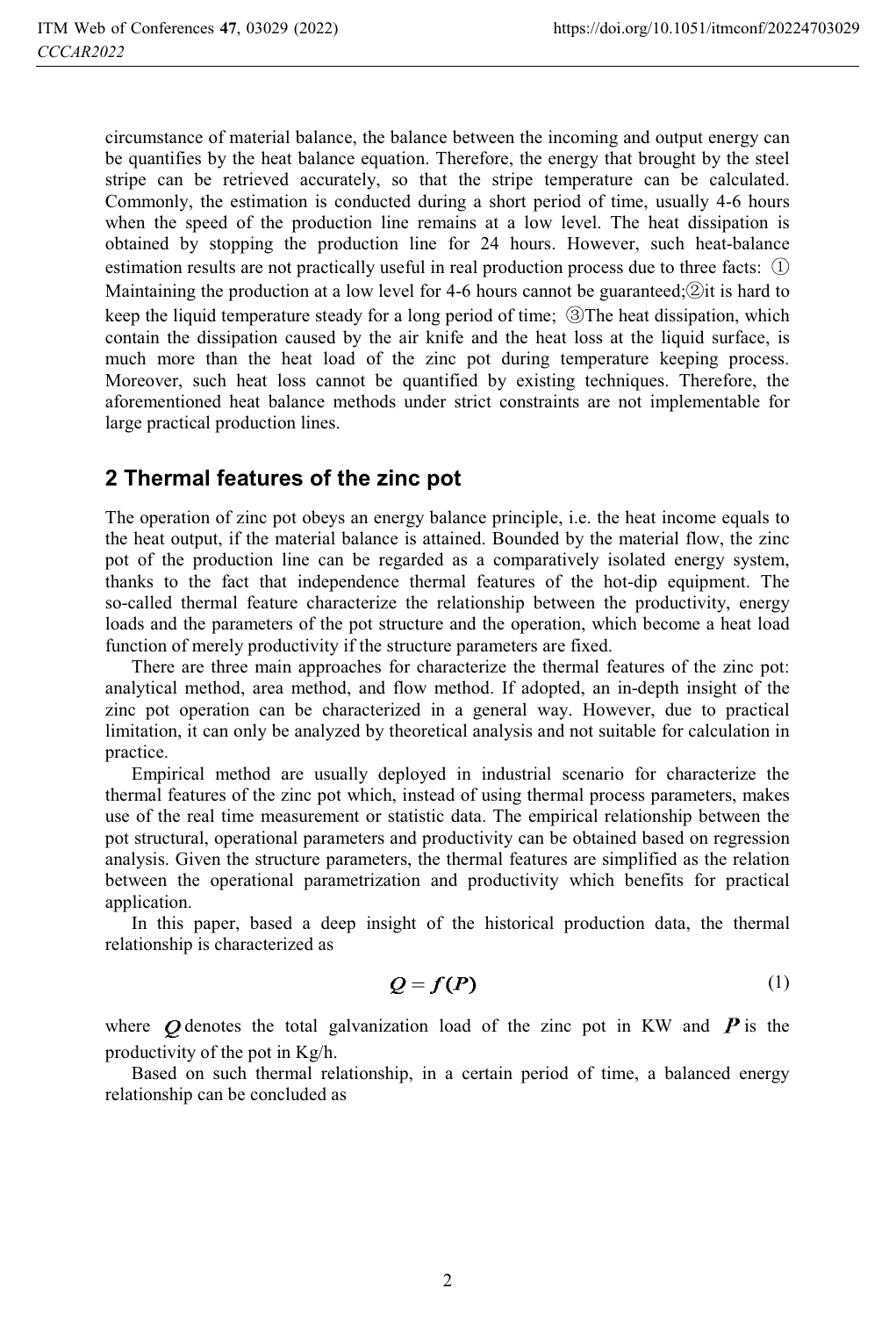$$
Q_1 + Q_{\text{stripe}} + Q_4 = Q_3 + Q_2 \tag{2}
$$

where  $Q_1$  is the electrical energy provided by the inductor in the calculation period,  $Q_2$  the galvanization load including the energy of the zinc dross within such period  $Q_{\text{string}}$ represents the heat that bring in or out by the stripe when its temperature differs from that of the zinc liquid.  $Q_3$  is the total dissipation heat of the zinc pot and  $Q_4$  is the heat storage caused by the temperature variation of the zinc liquid.

As a result, the stripe temperature at the entrance of the pot,  $t_{\text{strip}}$  can be retrieved as

$$
t_{\text{strip}} - t_{\text{bath}} = (Q_1 + Q_4 - Q_3 - Q_2) / c \tag{3}
$$

in which,  $t_{\text{bath}}$  the reference temperature of the liquid temperature controller,  $\mathcal{C}$  is the equivalent specific heat capacity of the stripe. It is worth noting the productivity is the average value within certain producing condition, whose unit is  $Kg/h$ . However, in practical producing process, the product feature may vary. In that case, specific processing is necessary which will be discussed in the following section.

## **3 Theoretical heat balance and calculation analysis of zinc pot**

Theoretically, when material balance is attained, the heat balance of the zinc pot can be described as the energy income equals to the sum of all heat outputs. The heat outputs of the zinc pot consists of the heat loss, through both convection and radiation, at the surface of the zinc liquid  $(Q1, Q2)$ , from the periphery of the pot  $(Q3, Q4)$ , and from the bottom of the pot (Q5, Q6) and the heat caused by melting Q7.

The heat income includes the heat brought by the stripe Q8 and the electrical energy provided by the inductor Q9. As such, for steady pot temperature and liquid level, it holds that

$$
Q1 + Q2 + Q3 + Q4 + Q5 + Q6 + Q7 = Q8 + Q9
$$
\n<sup>(4)</sup>

which is the theoretical heat balance equation of the zinc pot. In independent zinc pot system, (4) can be used to judge the correctness of the heat outputs and moreover, used to calculate unmeasurable value of heat if other values are known.

It is worth noting that the blow of air knife may cause heat loss but it is not included in (4). Although JOHN A. THORNTON et al. conducted extensive experiments to characterize the heat dissipation of air knife in  $[6-11]$ , the results are suitable only for specific circumstance. On the other hand, the stripe temperature at the entrance of the pot is also known, so that (4) cannot be solved directly due to multiple unknowns. Moreover, the liquid temperature in the pot tends to varies periodically and the heat storage is highly sensitive to the temperature change. Therefore, the choice of the calculation period is a key factor that have significant influence on the temperature estimation accuracy. In the following analysis, the heat in/out involved in the heat balance calculation is quantified as listed in Tab. 1-3, which are the size of the zinc pot, the feature of the zinc liquid and the theoretical heat calculation corresponding to temperature variation respectively.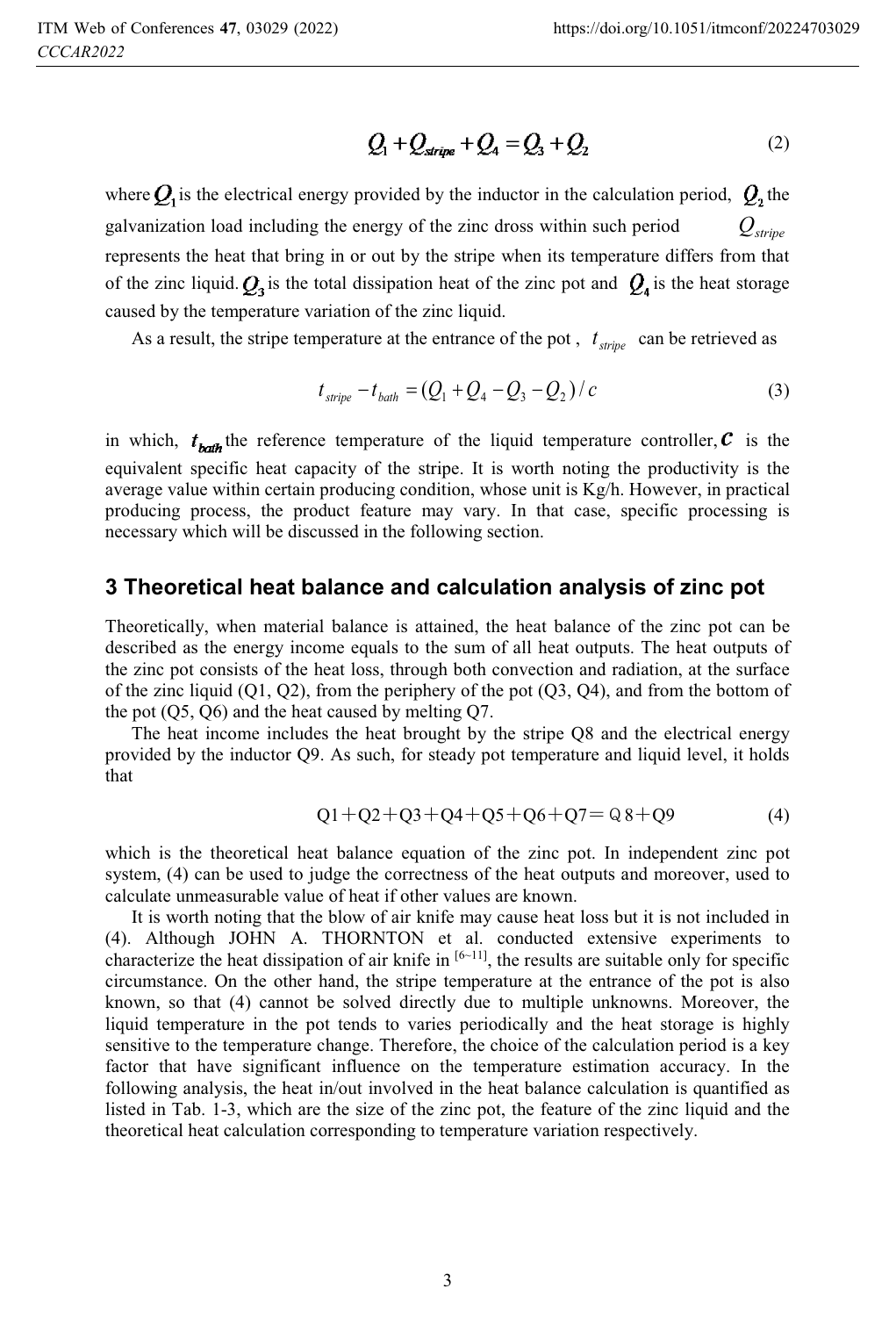| Size                         | Length(m)<br>5.3                               | Width(m)<br>3.6 | Height of liquid, $(m)$                             | Area of the entrance, $(m2)$<br>19.08      |
|------------------------------|------------------------------------------------|-----------------|-----------------------------------------------------|--------------------------------------------|
| Environment<br>parameters    | Environment temperature, $(\mathcal{C})$<br>25 |                 | Pot temperature, $({\degree}C)$<br>460              | Weight of zinc liquid $(Kg)$<br>343191.865 |
| <b>Process</b><br>parameters | Speed of the stripe, $(m/min)$                 | 118             | Rate of zinc slag<br>production, $(Kg/h)$<br>18.203 | Thickness of plating (mm)                  |

#### **Table 1.** Structural parameters of the zinc pot.

#### **Table 2.** Physical parameter of zinc.

| <b>State</b> | Temperature,<br>℃ | Density, Kg/m <sup>3</sup> | Specific heat,<br>J/Kg.K | viscosity, Pa.s | <b>Thermal</b><br>conductivity, w/m.K |
|--------------|-------------------|----------------------------|--------------------------|-----------------|---------------------------------------|
|              | 20                | 7099.3                     |                          |                 |                                       |
|              | 25                | 7102.55                    | 388,462                  |                 |                                       |
| <b>Solid</b> | 419               |                            | 458.492                  |                 |                                       |
|              | 419.5             | 6791.85                    | 482.769                  |                 |                                       |
|              | 427               |                            | 482.769                  |                 |                                       |
|              | 450               |                            |                          | 4.92E-06        |                                       |
|              | 455               | 6830.85                    |                          |                 |                                       |
| Liqui<br>d   | 463               | 6661.85                    | 482.769                  |                 | 60.25                                 |

**Table 3.** Heat variation caused by heat dissipation and parameter changes.

| Surface of the pot                                                    | Theoretical heat flow, (KW)                              | Heat flow change, (KW) |
|-----------------------------------------------------------------------|----------------------------------------------------------|------------------------|
| entrance                                                              |                                                          |                        |
| Convection heat loss                                                  | 70.82473367                                              |                        |
| Radiation heat loss                                                   | 91.64401862                                              |                        |
| Surface of the pot entrance                                           | 1 <sup>°</sup> C change in molten pool or<br>environment | 0.16281548             |
| Convection heat loss                                                  | 1 <sup>°</sup> C change in molten pool or<br>environment | 0.03418258             |
| Radiation heat loss                                                   | 1 <sup>°</sup> C change in molten pool or<br>environment | 0.5123223              |
| Zinc addition, $(Kg/h)$                                               | Zinc melting heat, (KW)                                  |                        |
| 1195.3125                                                             | 99.26934117                                              |                        |
| Zinc weight per hour                                                  | Error 1Kg                                                | 0.083048861            |
| Heat storage change with molten pool temperature $(KW/(C^*h))$        | 46.0229                                                  |                        |
| Heat storage change with the liquid height $(KW/(mm*h))$              | 0.0170                                                   |                        |
| Heat change with stripe temperature at the entrance $(KW)^{\circ}C$ ) | 8.63                                                     |                        |

Based upon the heat loss listed above, comparing to the heat caused by stripe temperature change, the heat storage change caused by temperature change of molten pool is significantly larger than caused by a tiny change of the liquid height. As such, heat storage caused by the temperature variation within the molten pool is nonnegligible in heat balance calculation notably, the aforementioned theoretical values of the convection and radiation heat loss are under the assumption that the liquid surface is steady. However, in the practical production process, zinc liquid in molten pool tends to keep rolling due to the movement of the strip and the rotation of the support roller and steering roller. Additionally,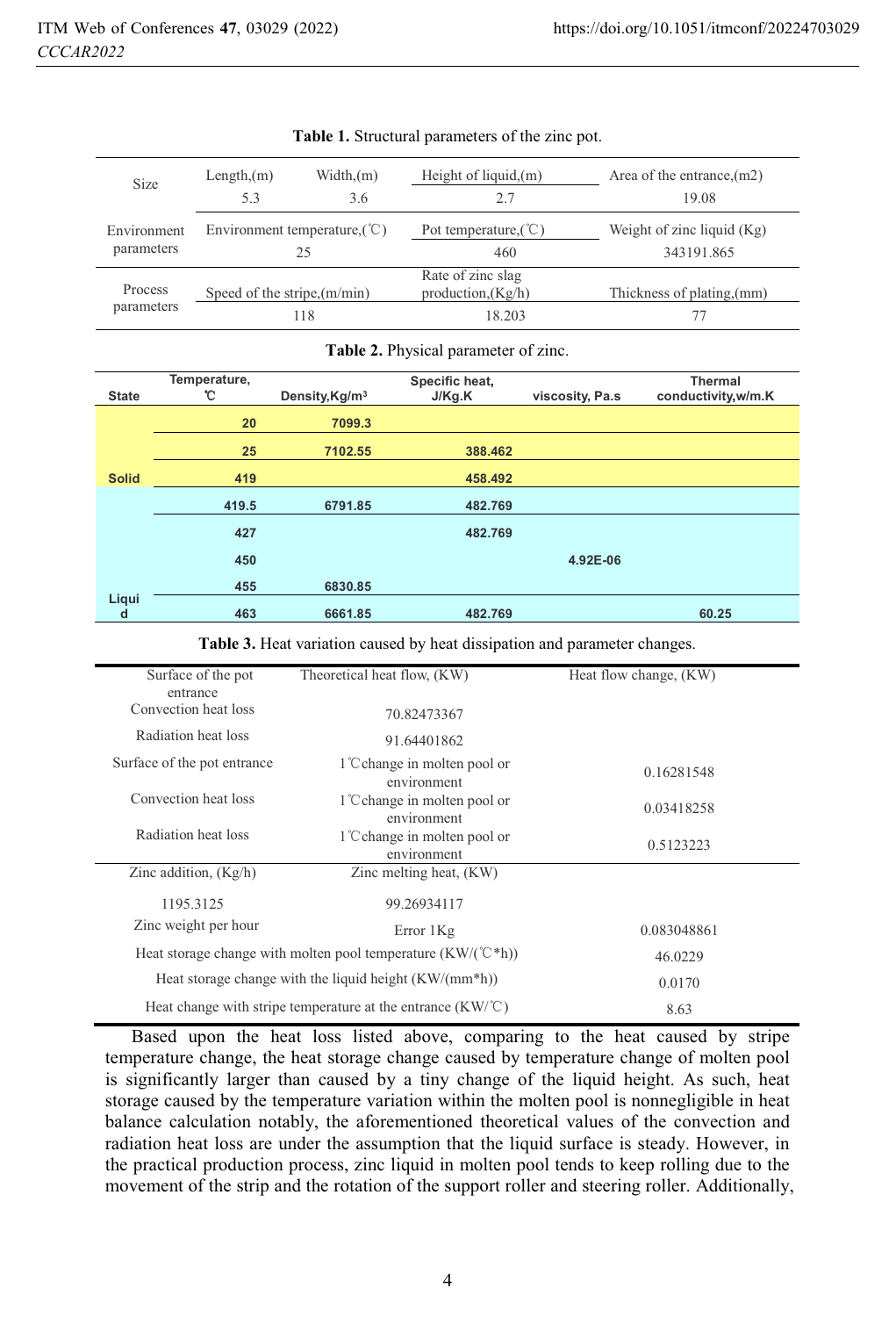the jet stream flushes the liquid surface in the pool, so that actual convection loss is much higher than that in the steady liquid condition.

#### **4 Heat balance model of the zinc pot**

Aiming at a highly generalized heat-balance model, to avoid the error caused by unknown parameters, the thermal features of the zinc pot has been investigated in depth, the heat income and output has been characterized in a novel way, based upon regression and empirical methods, driven by large amount of historical data.

Considering the thermal feature of the zinc pot, the pot temperature is maintained by the continuous heating from the inductor. If the type, the size and galvanization thickness of the product are confirmed, apart from the heat dissipation, the heat from the inductor are all used for melting zinc, under the assumption that the stripe temperature at the furnace entrance are identical to that of the zinc liquid. In the mean time, the heat output is consists of heat dissipation to the environment and the dissipation of air knife flushing. In this regard, denoting the gross load of the zinc pot by  $Q_1$ , galvanization load by  $Q_2$  and the total heat dissipation load by  $Q_3$ , one can conclude that  $Q_2$  is linear in the productivity  $P$ , i.e.

$$
Q_2 = K_2 \cdot P + C_2 \tag{5}
$$

where  $K_2$  is ratio parameter related to the thickness of the zinc layer,  $C_2$  is the heat provision when the productivity is zero, KW.

As for the gross heat loss  $Q_3$ , it includes the heat loss from the peripheral of the the pot and the liquid surface, and also the flush heat loss from the air knife  $C_f$ , the values of which depend only on the temperature of the environment and the incoming compressed air flow,  $C_f$  For fixed production condition, environment temperature and the temperature of the incoming flow. The rest of the gross heat loss, denoted by  $Q_{\rm so}$  can be regarded as a function of the productivity. So that the gross heat loss of the zinc pot can be expressed as the following equation:

$$
Q_3 = C_f + Q_{sp} \tag{6}
$$

The productivity of the zinc pot can be expressed as the weight of steel stripe in a unit of time while the type of the product is confirmed. In practical process, for required thickness of the zinc layer, the galvanization load Q2 is proportional to the surface area of the stripe. Catering various width and thickness of the steel stripe, it would be useful to defines a line-area ratio to indicate the linearity between the galvanization load and the productivity. Based on the data acquired from two production lines C608 and C708 in a steel production industry, the line-area ratio is related to  $Q_1$  and  $Q_2$  as:

$$
Q_{1-608} = C_{1-608} + K_{1-608} \times P_{608}
$$
 (7)

in which  $Q_{1-608}$  denotes the gross galvanization load in KW,  $C_{1-608} = 451.29$  is the heat loss portion in the heat load of the zinc pot which is irrelated to the productivity, KW,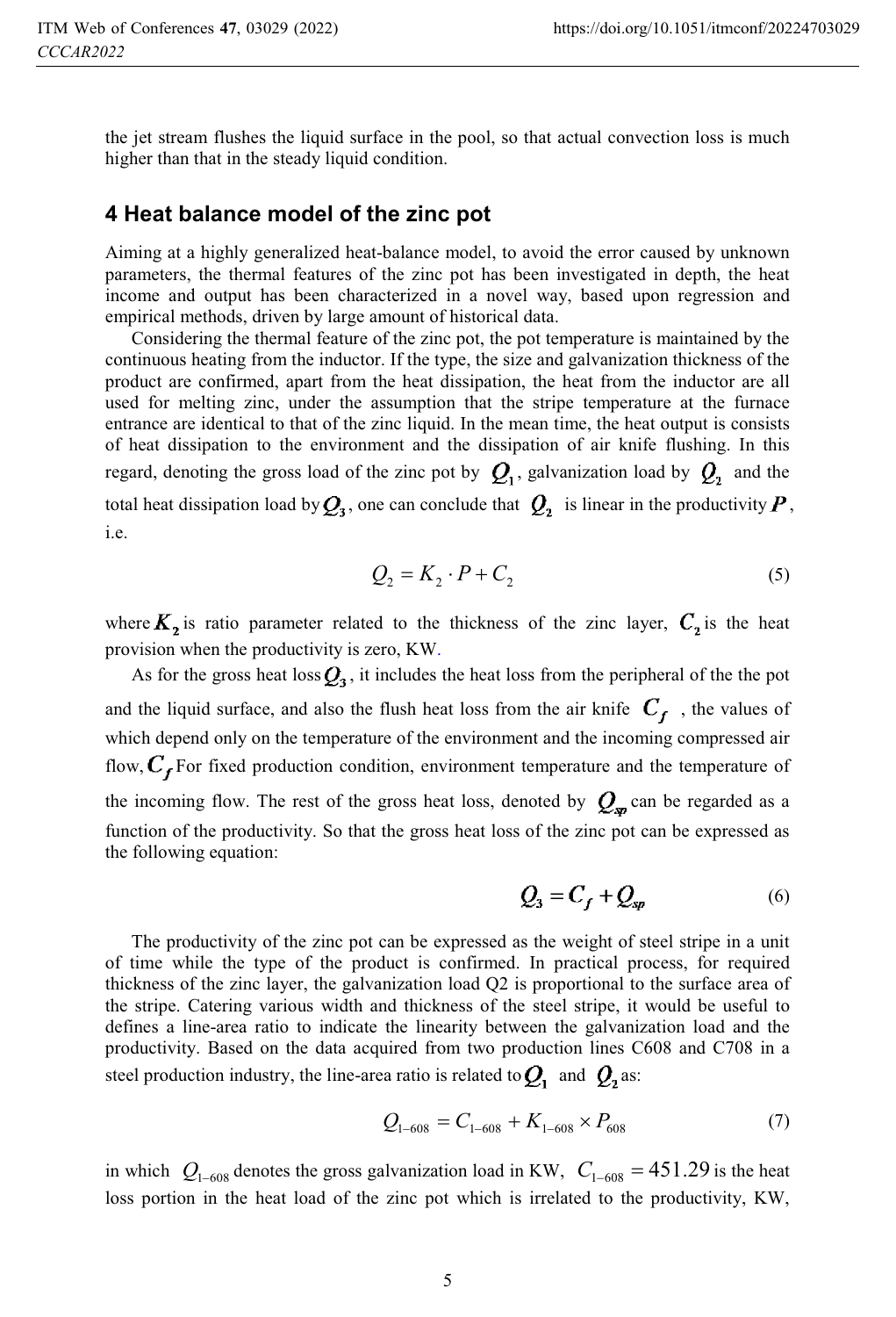$K_{1-608} = 0.0265$  the proportional rate of the production-related part of the pot heat load,  $P_{608}$  denotes the productivity of C608 production line, m<sup>2</sup>/min.



**Fig. 1.** Relationship between pot heat load and the productivity (line-area ratio) of production line C608.

$$
Q_{2-608} = C_{2-608} + K_{2-608} \times P_{608}
$$
 (8)

where:  $Q_{2-608}$  ——Galvanization load of production lineC608, KW,

 $C_{2-608} = 70.776$ ——Heat loss irrelated to the production, KW,

 $K_{2-608} = 0.00342$ ——Proportional rate of the production-related part of the pot heat load,

 $\text{---}$ Productivity of the zinc pot, m<sup>2</sup>/min.





Similarly, based on the historical data of production line C708, the relationship between the pot heat load and the productivity  $P_{708}$  can be concluded as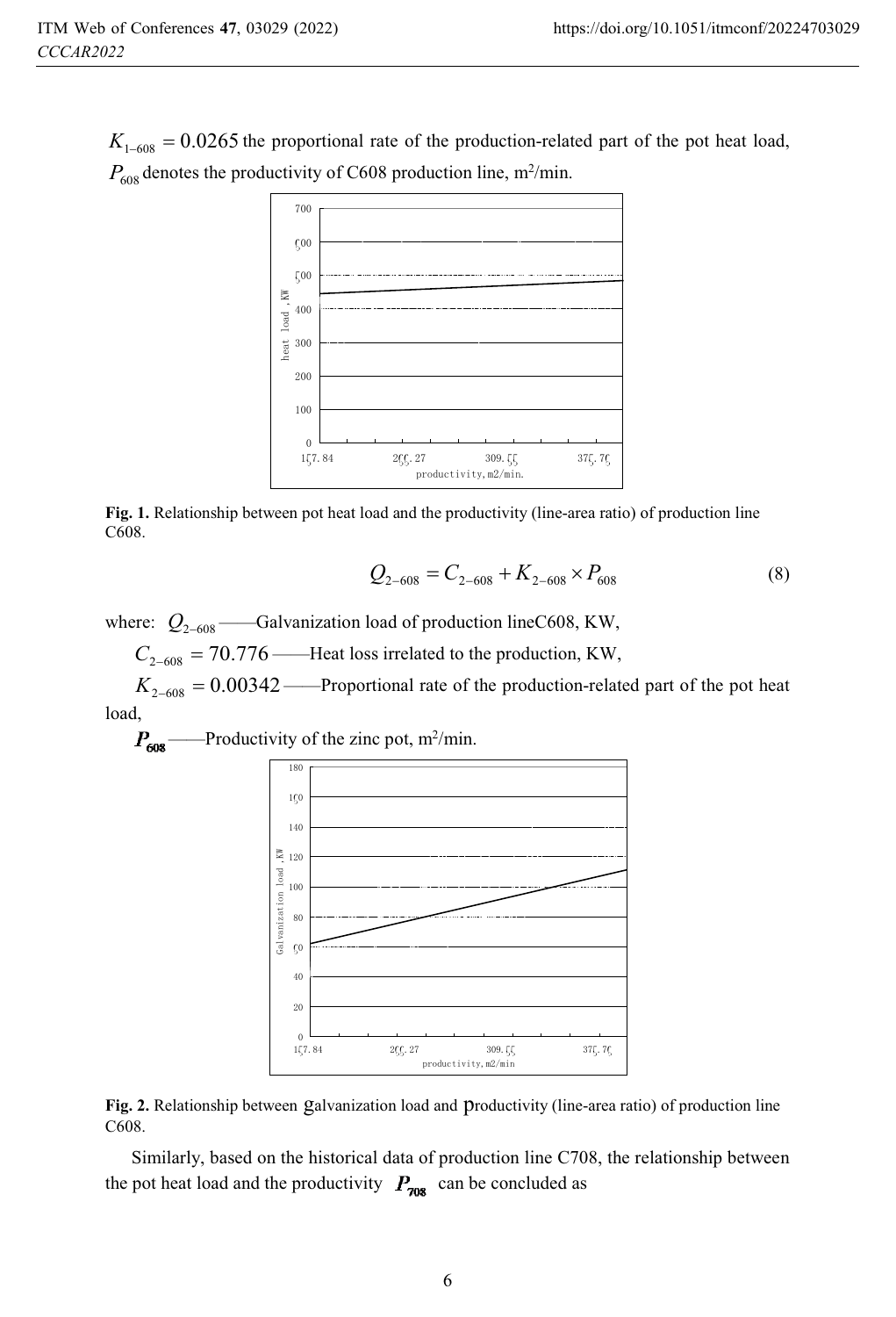$$
Q_{1-708} = C_{1-708} + K_{1-708} \times P_{708}
$$
 (9)

$$
Q_{2-708} = C_{2-708} + K_{2-708} \times P_{708}
$$
 (10)

parameterized with  $C_{1-708} = 415.02$  KW,  $K_{1-708} = 0.0214$ ,  $C_{2-708} = 70.776$ KW/h,  $K_{2-708} = 0.00342$ .

The production data of both production line indicate that the gross load of the pot and the galvanization are all linear with productivity. As such, for arbitrary production line, one can define the relationship of the gross load of the pot  $Q_1$  and the productivity P as

$$
Q_1 = C_1 + K_1 \times P \tag{11}
$$

and the galvanization load  $Q_2$  can be expressed as a function of the productivity  $P$  such that

$$
Q_2 = C_2 + K_2 \times P \tag{12}
$$

 $Q_2$  with the proportional constant  $K_2$ .

As a result, the heat balance of the zinc pot writes  $Q_1 = Q_2 + Q_3$  which, recalling (6), can be rewrite as

$$
Q_3 = Q_1 - Q_2 = (K_1 - K_2) \times P + (C_1 - C_2) = C_f + Q_{sp}
$$

So that, one can conclude

$$
C_f = (C_1 - C_2)
$$
 (13)

$$
Q_{sP} = (K_1 - K_2) \times P = K_p \times P \tag{14}
$$

$$
K_p = (K_1 - K_2) \tag{15}
$$

All in all, the gross heat loss of the zinc pot can be expressed in the following form

$$
Q_3 = K_p \times P + C_f \tag{16}
$$

When the productivity is 0,  $C_f$  is equal to the heat load for temperature maintenance.  $K_p$  is the gradient that the total heat loss varies with the productivity.

As such, the heat balance equation can be expressed in a productivity-related way

$$
Q_1 = Q_2 + K_p \times P + C_f \tag{17}
$$

which can be quantified using historical data. Nevertheless, (17) is under the assumption that the temperature of the stripe is identical with that of the zinc liquid temperature. Once they are not equal, extra heat is needed to maintain the temperature of the zinc liquid, increasing the gross heat load, denoted as  $Q_{\text{string}}$ . In this case, the heat balance equation is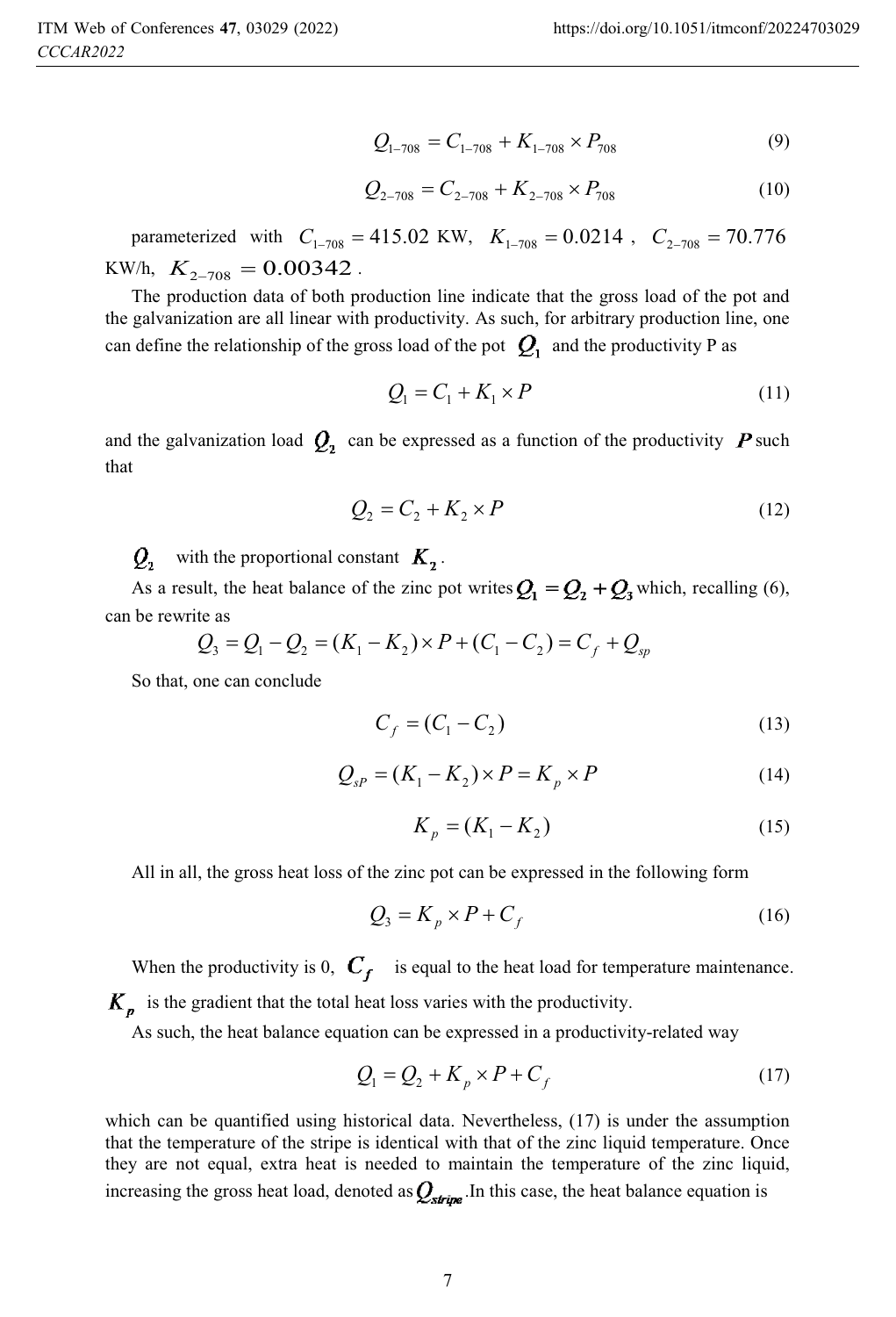$$
Q_1 + Q_{strip} = Q_2 + K_p \times P + C_f
$$
 (18)

which is equivalent to

$$
Q_{strip} = Q_2 + K_p \times P + C_f - Q_1 \tag{19}
$$

Regardless of the heat storage variation in the zinc pot, the stripe temperature at the entrance of the pot can be estimated based on historical data, using the model which is suitable for online calculation for arbitrary production line under any production condition.

#### **5 Heat balance calculation period**

The energy of the zinc pot is provided by the inductor. Heated by the inductor with a periodic heating mechanism, the zinc liquid temperature are depicted in Fig. 1. Based on the former analysis, the energy storage changes 46.02KW, while the liquid temperature varies with the rate  $1^{\circ}C/h$ . Therefore, the selection of the calculation period may corresponds to large amount of the heat storage and tends to have significant effects on the calculation results.

To avoid the estimation error caused by heat storage of the zinc pot, in this paper, the calculation period is selected as shown in Fig. 3, which starts from a temperature peak at  $\tau_1$  until the next peak at  $\tau_2$ . Considering the temperature values at two peaks are not identical, their difference  $\Delta t$  is introduced for compensation of the heat storage.

Within a calculation period, the temperature of the zinc liquid decrease to a minima and

then increase to the next peak. If  $\Delta t = 0$ , the pot does not store heat. Despite the heat loss, the heat provided by the inductor is all used for galvanization.In the case that at the end of the period, the temperature does not reach the starting point, a part of the heat storage in the zinc liquid is consumed so that the liquid temperature is lower than it was. Denoting the heat storage change per degree centigrade is  $Q_4$ , it holds that



**Fig. 3.** Temperature variation of the zinc liquid.

$$
Q_4 = \frac{l_1 \times l_2 \times h \times \rho \times c_y}{\tau} \times \Delta t \tag{20}
$$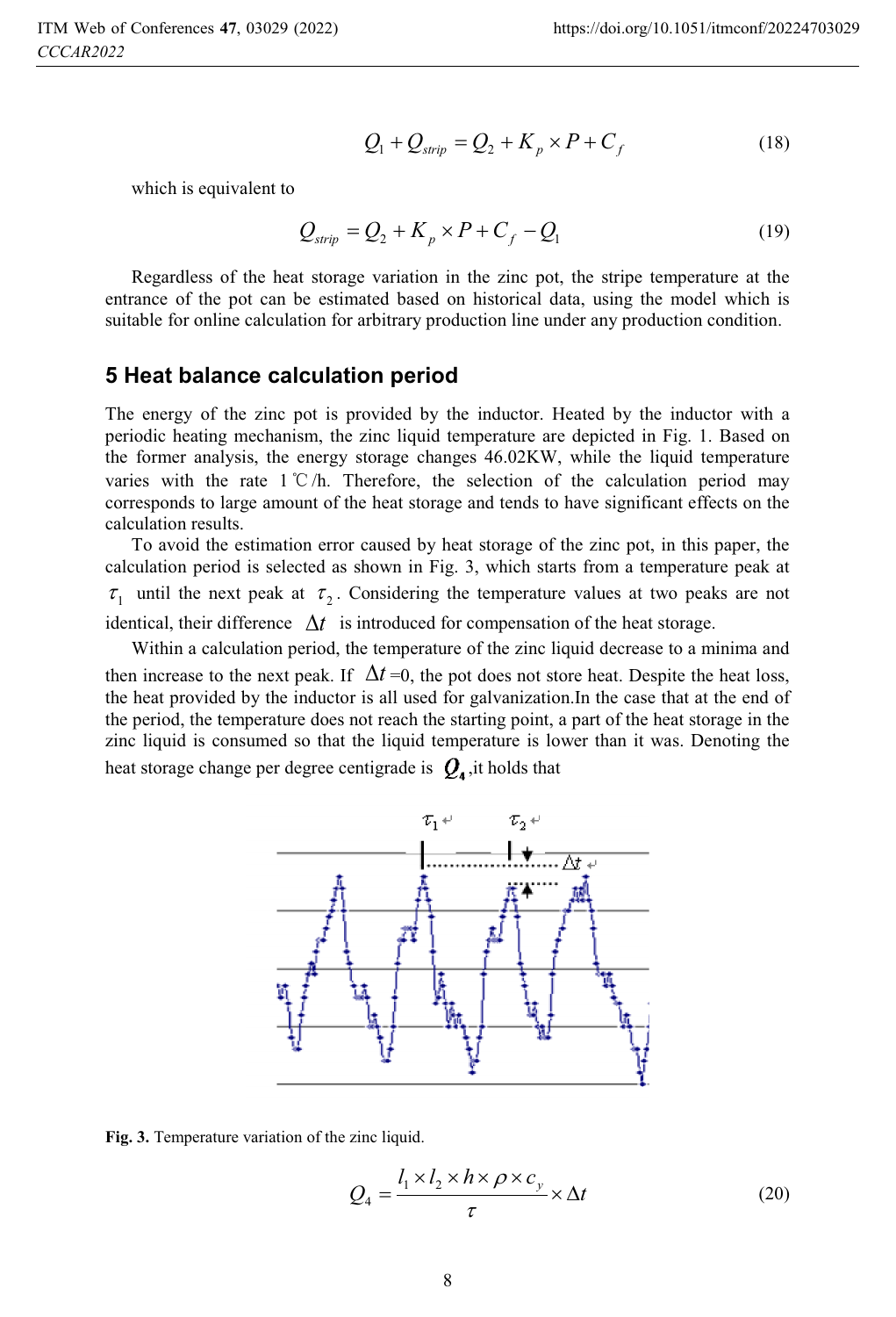where  $I_1$ ,  $I_2$  and **h** are the length, width and the depth of the molten pool.

 $\rho_z$  is the density of the zinc liquid,  $c_z$  is the specific capacity of the zinc liquid.;

 $\tau$  denotes the period length.

In this case, considering heat storage, (19) is corrected as

$$
Q_1 + Q_{\text{strip}} + Q_4 = Q_2 + K_p \times P + C_f \tag{21}
$$

After some algebra, the stripe temperature can be estimated as

$$
t_{\text{strip}} - t_{\text{bath}} = \frac{Q_2 + K_p \times P + C_f - Q_1 - Q_4}{c_s}
$$
 (23)

where  $t_{\text{string}}$  is the stripe temperature before galvanization,  $t_{\text{body}}$  is the temperature of the molten pool and  $c_s$  is the specific heat capacity of the steel stripe.

Therefore, for an arbitrary production line, the featured parameters  $K_1$ ,  $K_2$  and  $C_1$ ,  $C<sub>2</sub>$  by fitting with the historical data. The parameters acquired by historical data indicates the production and statistic features of certain production line,

## **6 Practical Application of the heat balance model**

In practical production, the actual stripe temperature is different with the preset goal, so that slagging phenomena sometimes exists on the sink and poses negative effects on the surface quality of galvanization. Based on the proposed heat balance mode and the production data of Production line C608, within February to June 2018, the stripe temperature at the furnance entrance is estimated. The temperature deviation, as depicted in Fig. 4 coincides with the actual slagging occurrence in terms of the time and frequency.



**Fig. 4.** Correspondence between temperature deviation surface quality.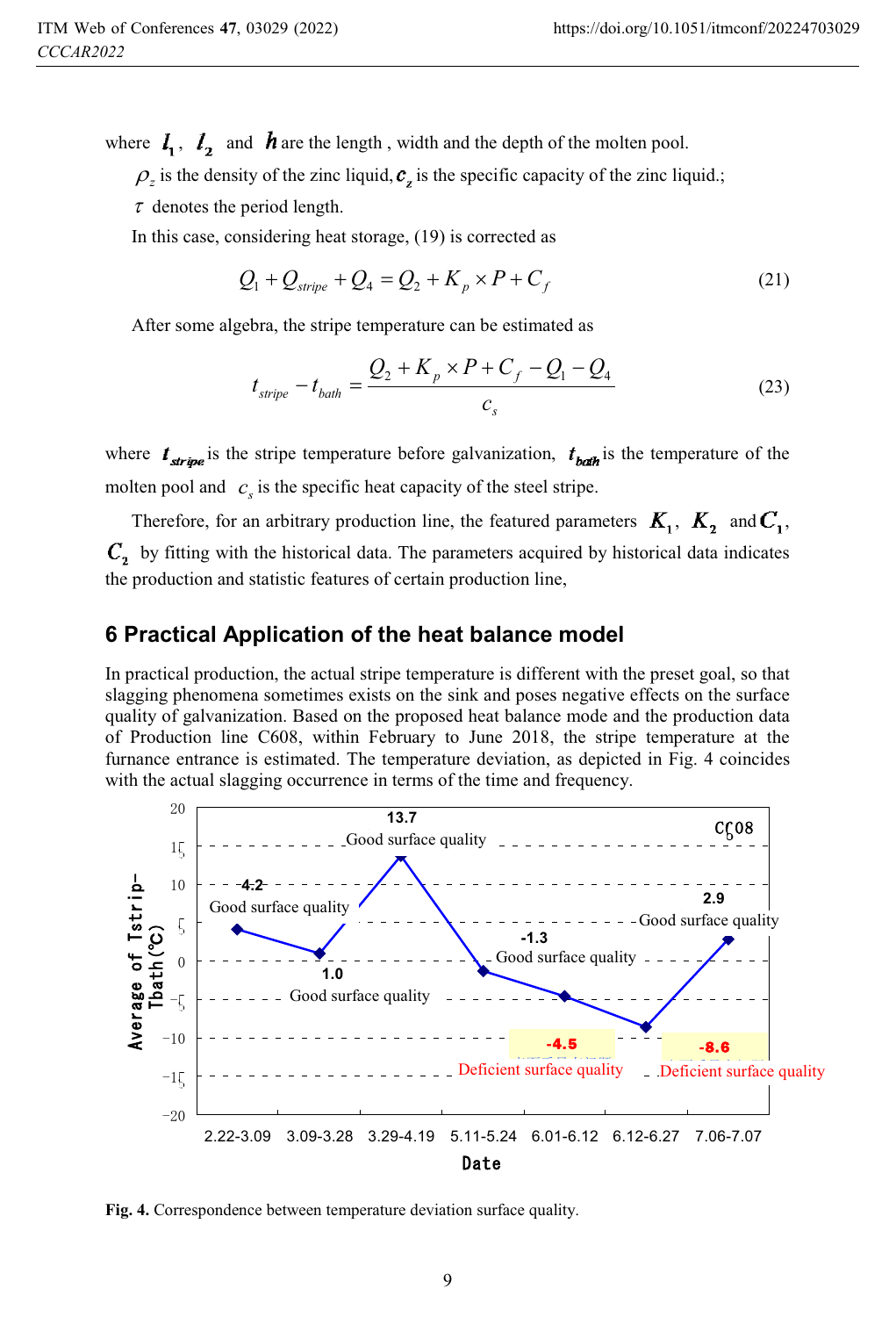It is readily seen that the time instants of large temperature deviation corresponds to the occurrence of slagging. In the meantime, the quality of the production surface becomes poor. Therefore, the available data of both production lines are used to estimate the stripe temperature respectively, and it comes to the result that the maximum temperature deviation is 8.6<sup> $\degree$ </sup> for C608, and 6.3 $\degree$  for C708. Thanks to the estimation results, since July 2018, the preset temperature of the stripe temperature at the entrance had been corrected as  $+8^{\circ}$  for C608 and  $+5^{\circ}$  for C708.



**Fig. 5.** Correspondence between temperature deviation surface quality.

After preset temperature correction since July 3, 2017, 2 out of 7 sink roll on C608 have slagging phenomena until September 25, 2018. The ratio for C708 are the same from July 6, 2018 until November 6, 2018. Such ratio is dramatically reduced which could reach 4-5 of 7 without correction. The occurrence of slagging has been effectively suppressed by the introduction of temperature correction. Moreover, the large temperature deviation corresponds well with deficient surface quality. To conclude, the stripe temperature is effectively estimated by the proposed heat balance model. With verified effectiveness, the estimation method has been implemented online for real-time calculation for both production lines since January 2019. The occurrence of severe surface problem are avoided and the quality of the galvanization has been significantly improved.



**Fig. 6.** Correspondence between temperature deviation surface quality.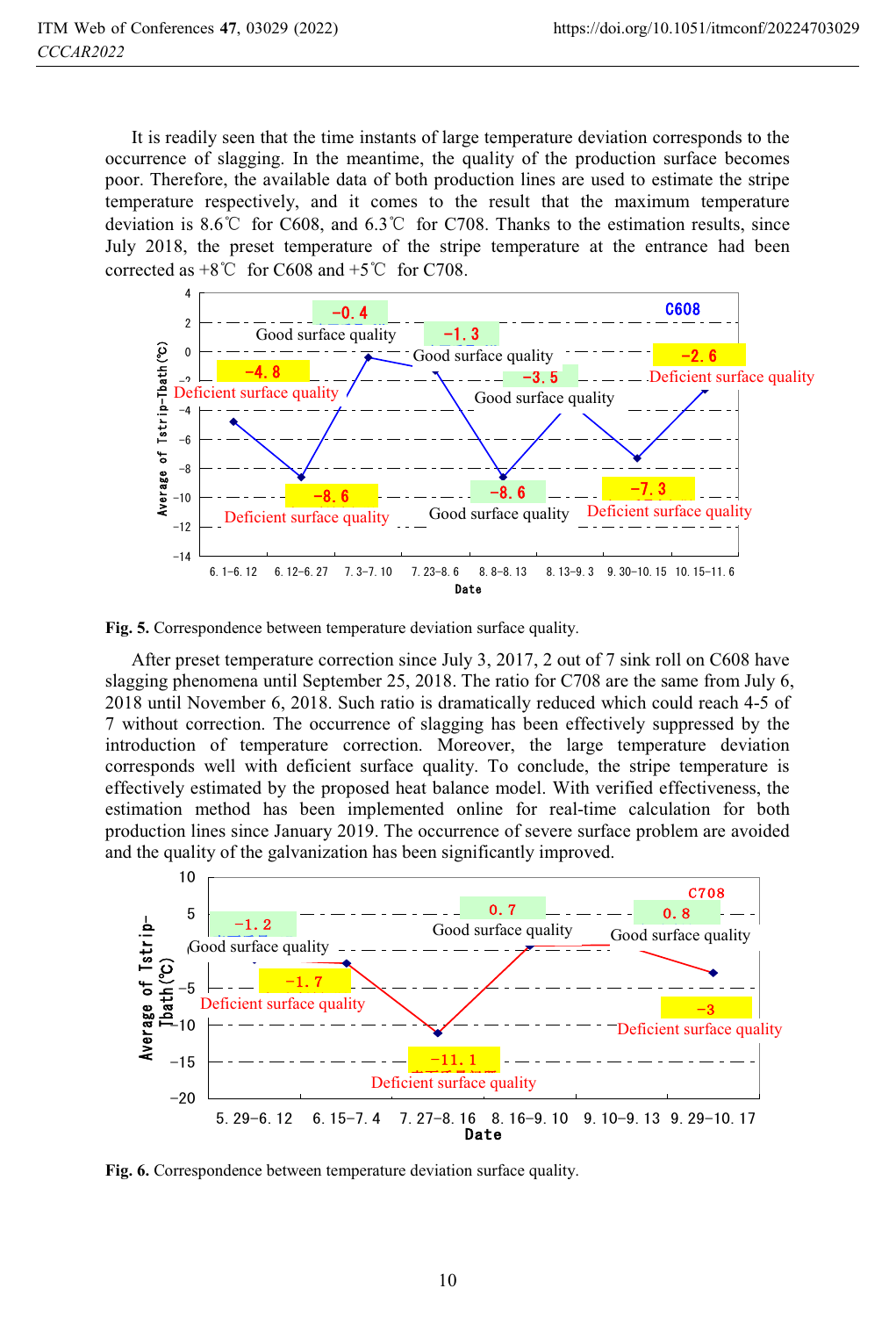In order to justify the estimation occurrence, due to the fact that  $Q_4$  tends to zero for a computing interval, the heat imbalance can be quantified from (4) as

$$
Q_{\Delta} = Q_1 - Q_2 - Q_3 - Q_4 - (t_{\text{stripe}} - t_{\text{bath}}) \cdot c \tag{24}
$$

which is caused by the estimation error of the heat loss and temperature estimation. In this case, such heat imbalance are used to retrieve the temperature estimation error  $\Delta t_{se}$  as

$$
\Delta t_{se} = Q_{\Delta} / c \tag{25}
$$

To indicate the stripe temperature estimation accuracy as listed in Tab. 4-5.

| Production<br>date | Average<br>galvanization<br>load,<br>KW | Heat<br>of<br>loss<br>Cooling,<br><b>KW</b> | <b>Estimation</b><br>of<br>temperature<br>deviation, C | Heat<br>injected<br>by stripe,<br>KW | Heat<br>imbalance,<br><b>KW</b> | <b>Estimation</b><br>of<br>error<br>stripe<br>temperature,<br>U |
|--------------------|-----------------------------------------|---------------------------------------------|--------------------------------------------------------|--------------------------------------|---------------------------------|-----------------------------------------------------------------|
| 20180319-0408      | 76.19                                   | 358.97                                      | $-6.38$                                                | $-45.79$                             | $-11.89$                        | $-1.66$                                                         |
| 20180408-0502      | 87.33                                   | 359.11                                      | $-2.76$                                                | $-20.37$                             | $-14.23$                        | $-1.93$                                                         |
| 20180502-0523      | 91.56                                   | 359.11                                      | $-1.69$                                                | $-12.36$                             | $-13.9$                         | $-1.9$                                                          |
| 20180529-0612      | 86.58                                   | 358.88                                      | $-1.18$                                                | $-8.89$                              | $-15.93$                        | $-2.12$                                                         |
| 20180615-0704      | 85.22                                   | 359.2                                       | $-1.45$                                                | $-13.18$                             | $-12.39$                        | $-1.37$                                                         |
| 20180706-0726      | 90.6                                    | 359.3                                       | 1.55                                                   | 11.91                                | $-9.57$                         | $-1.25$                                                         |
| 20180727-0806      | 83.75                                   | 359.25                                      | $-0.02$                                                | $-0.16$                              | $-6.92$                         | $-0.89$                                                         |
| 20180913-0929      | 83.39                                   | 359.2                                       | $-0.52$                                                | $-3.6$                               | $-7.14$                         | $-1.04$                                                         |
| 20180929-1017      | 90.46                                   | 359.22                                      | $-2.97$                                                | $-21.47$                             | $-10.24$                        | $-1.42$                                                         |
| 20181018-1106      | 82.77                                   | 359.12                                      | $-11.12$                                               | $-73.41$                             | $-16.86$                        | $-2.55$                                                         |
| 20181106-1117      | 80.06                                   | 358.97                                      | $-17.28$                                               | $-124.56$                            | $-44.74$                        | $-6.21$ <sup>*note</sup>                                        |
| 20181117-1123      | 81.24                                   | 359.07                                      | $-8.65$                                                | $-60.98$                             | 15.17                           | 2.15                                                            |
| 20181124-1217      | 82.03                                   | 359.17                                      | $-18.43$                                               | $-141.22$                            | $-24.36$                        | $-3.18$                                                         |
| Mean               |                                         |                                             |                                                        |                                      | $-13.30$                        | $-1.79$                                                         |

**Table 4.** Estimation error analysis of C708.

Note:Due to the occurrence of a fault in production in the last 3 months, the values increase.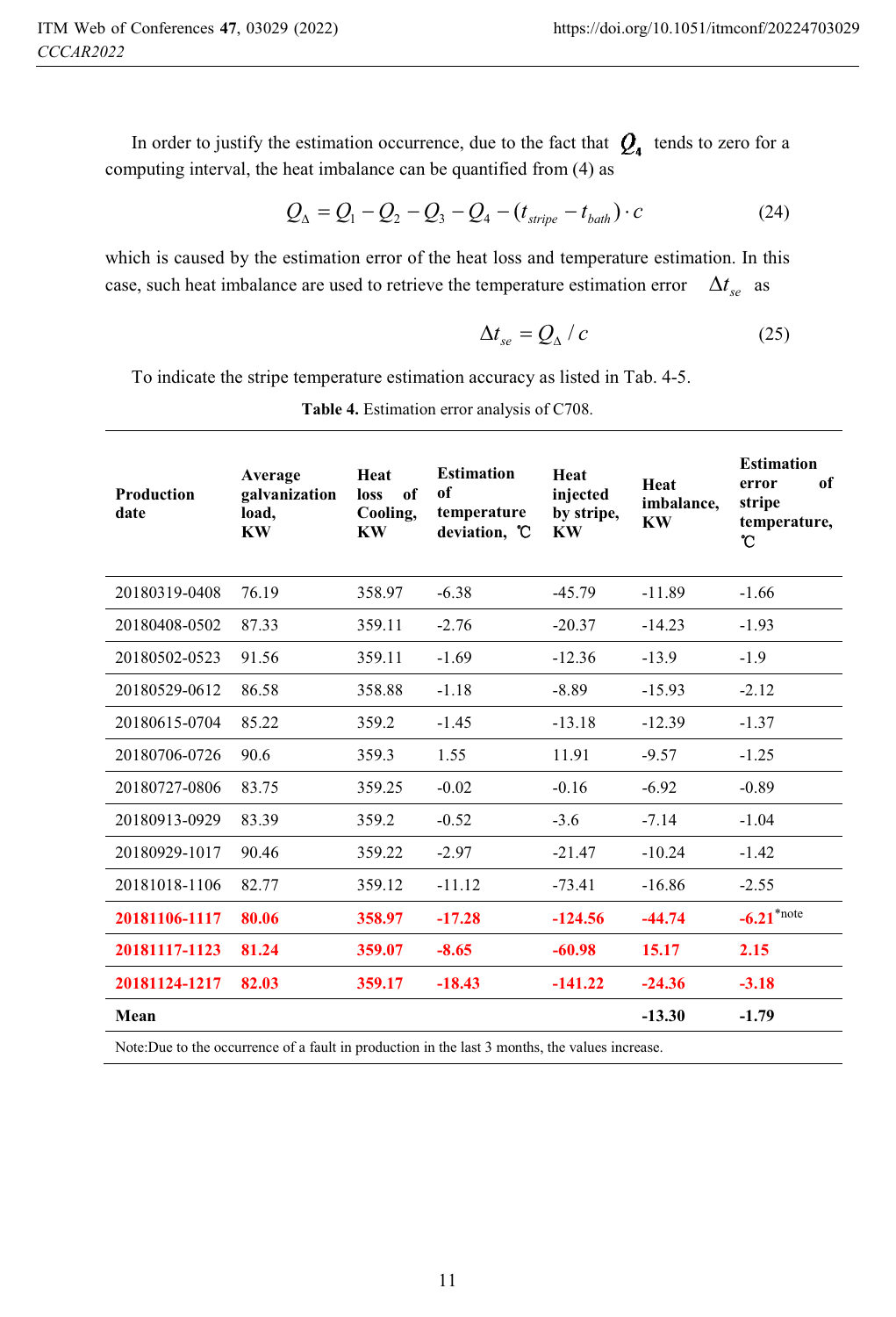| <b>Production</b><br>date | Average<br>galvanization<br>load,<br><b>KW</b> | <b>Heat loss</b><br>of<br>Cooling,<br><b>KW</b> | <b>Estimation of</b><br>temperature<br>deviation, °C | Heat<br>injected<br>by<br>stripe,<br>KW | Heat<br>imbalance.<br><b>KW</b> | <b>Estimation</b><br>of<br>error<br>stripe<br>temperature,<br>°C |
|---------------------------|------------------------------------------------|-------------------------------------------------|------------------------------------------------------|-----------------------------------------|---------------------------------|------------------------------------------------------------------|
| 20180222-0309             | 86.55                                          | 378.32                                          | 1.84                                                 | 13.06                                   | $-8.46$                         | $-1.19$                                                          |
| 20180309-0328             | 83.64                                          | 378.38                                          | 1.05                                                 | 7.05                                    | $-2.73$                         | $-0.41$                                                          |
| 20180329-0419             | 86.27                                          | 378.3                                           | 13.58                                                | 86.16                                   | $-6.54$                         | $-1.03$                                                          |
| 20180420-0508             | 98.62                                          | 378.26                                          | 17.05                                                | 113.74                                  | $-0.7$                          | $-0.11$                                                          |
| 20180511-0524             | 91.13                                          | 378.15                                          | $-1.31$                                              | $-9.52$                                 | $-13.53$                        | $-1.86$                                                          |
| 20180601-0612             | 89.58                                          | 378.07                                          | $-4.84$                                              | $-38.65$                                | $-6.11$                         | $-0.76$                                                          |
| 20180612-0627             | 86.91                                          | 378.27                                          | $-8.63$                                              | $-56.98$                                | $-9.63$                         | $-1.46$                                                          |
| 20180627-0702             | 71.8                                           | 378.72                                          | $-6.86$                                              | $-40.84$                                | $-14.16$                        | $-2.38$                                                          |
| 20180703-0723             | 86.56                                          | 378.33                                          | $-2.87$                                              | $-19.19$                                | $-12.6$                         | $-1.89$                                                          |
| 20180723-0806             | 86.05                                          | 378.31                                          | $-1.29$                                              | $-8.22$                                 | $-6.32$                         | $-0.99$                                                          |
| 20180904-0925             | 85.14                                          | 378.23                                          | $-3.49$                                              | $-24.93$                                | $-11.61$                        | $-1.62$                                                          |
| 20180930-1015             | 81.72                                          | 378.36                                          | $-7.32$                                              | $-46.36$                                | $-15.8$                         | $-2.5$                                                           |
| 20181015-1106             | 90.87                                          | 378.17                                          | $-2.17$                                              | $-16.39$                                | $-6.75$                         | $-0.89$                                                          |
| 20181110-1203             | 83.34                                          | 378.45                                          | $-1.8$                                               | $-12.07$                                | $-14.61$                        | $-2.18$                                                          |
| 20181203-1224             | 89.32                                          | 378.19                                          | $-1.63$                                              | $-11.97$                                | $-9.56$                         | $-1.3$                                                           |
| Mean                      |                                                |                                                 |                                                      |                                         | $-9.274$                        | $-1.371$                                                         |

**Table 5.** Estimation error Analysis of C608.

According to the data of C708 listed in Tab.4, the heat imbalance is around -13.30KW. Correspondingly, the temperature estimation error is about  $-1.79$  °C. As for C608, Tab.5 indicate the heat imbalance is -9.274 KW corresponding to temperature error around -1.371<sup>°</sup>C. In general, the imbalance heat can be  $Q_{\Lambda}$  has been proven to remain at a low level that keeps the temperature estimation error  $\Delta t_{se} < \pm 3$  °C within a calculation period, which meets well with the accuracy requirement.

# **7 Conclusion**

In this paper, a novel heat-balance-based model is established to estimate the stripe temperature at the entrance of the zinc pot with wider adaptability. By redefining the thermal features of the zinc pot and the productivity, the heat loss of zinc pot is been quantified based on characterizing the galvanization load as a function of productivity. Moreover, proper calculation period has been chosen that significantly avoids the estimation error caused by the change of heat storage. By real-time application on actual production line, the effectiveness of the proposed estimation error is confirmed. The occurrence of slagging has been suppressed so that an improvement of the galvanization quality is attained.